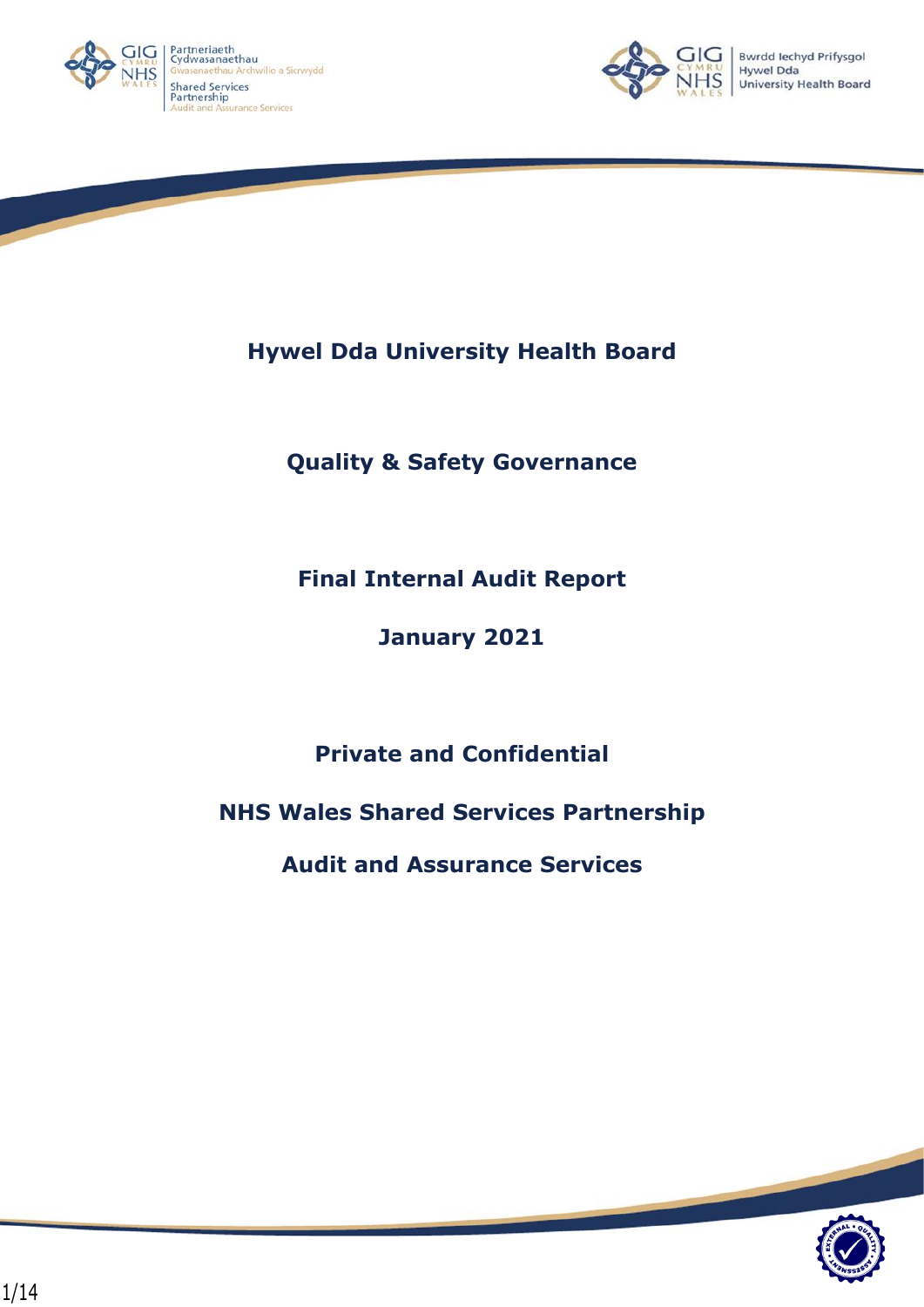| <b>Contents</b>                | Page           |
|--------------------------------|----------------|
| 1. Introduction and Background | $\overline{4}$ |
| 2. Scope and Objectives        | 4              |
| 3. Associated Risks            | 4              |
| Opinion and key findings       |                |
| 4. Overall Assurance Opinion   | 4              |
| 5. Assurance Summary           | 6              |
| 6. Summary of Audit Findings   |                |
| 7. Summary of Recommendations  | q              |
|                                |                |

| Appendix A | Management Action Plan                        |
|------------|-----------------------------------------------|
| Appendix B | Assurance Opinion and Action Plan Risk Rating |

| <b>Review reference:</b>             | HDUHB-2021-28                                                                       |
|--------------------------------------|-------------------------------------------------------------------------------------|
| <b>Report status:</b>                | Final Internal Audit Report                                                         |
| <b>Fieldwork commencement:</b>       | 4 <sup>th</sup> November 2020                                                       |
| <b>Fieldwork completion:</b>         | 14 <sup>th</sup> December 2020                                                      |
| <b>Draft report issued:</b>          | 7 <sup>th</sup> January 2021                                                        |
| <b>Management response received:</b> | 26 <sup>th</sup> January 2021                                                       |
| <b>Final report issued:</b>          | 26 <sup>th</sup> January 2021                                                       |
| Auditor:                             | Ceri-Ann Corcoran                                                                   |
| <b>Executive sign off:</b>           | Mandy Rayani, Director of Nursing,<br><b>Quality &amp; Patient Experience</b>       |
| <b>Distribution:</b>                 | Sian Passey, Assistant Director of<br>Nursing (Quality, Safety and<br>Safeguarding) |
|                                      | Cathie Steele, Head of Quality &<br>Governance                                      |
| <b>Committee:</b>                    | Audit & Risk Assurance Committee                                                    |



Audit and Assurance Services conform with all Public Sector Internal Audit Standards as validated through the external quality assessment undertaken by the Institute of Internal Auditors.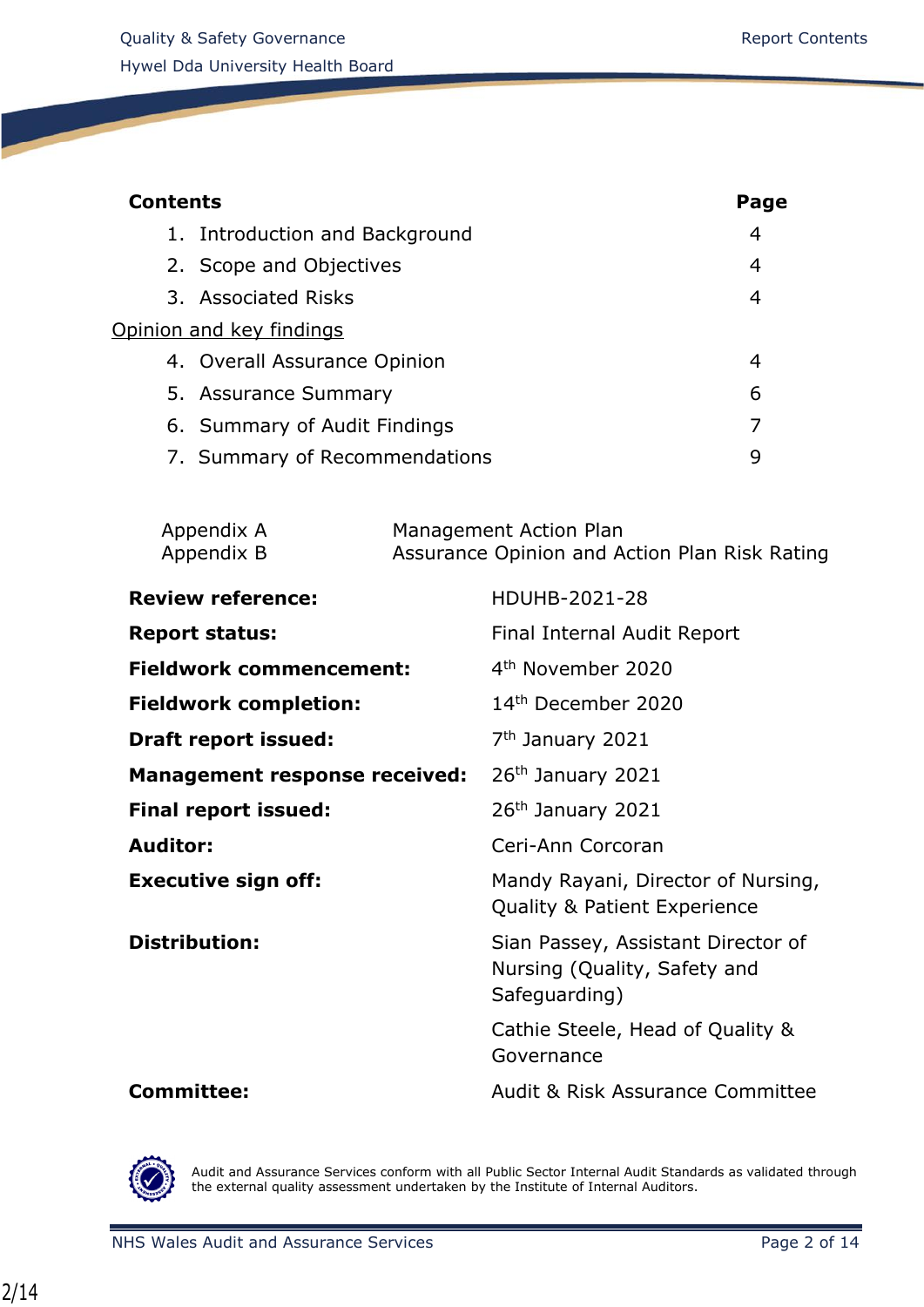#### **ACKNOWLEDGEMENT**

NHS Wales Audit & Assurance Services would like to acknowledge the time and co-operation given by management and staff during the course of this review.

#### **Disclaimer notice - Please note:**

This audit report has been prepared for internal use only. Audit & Assurance Services reports are prepared, in accordance with the Service Strategy and Terms of Reference, approved by the Audit & Risk Assurance Committee.

Audit reports are prepared by the staff of the NHS Wales Shared Services Partnership – Audit & Risk Assurance Services, and addressed to Independent Members or officers including those designated as Accountable Officer. They are prepared for the sole use of the Hywel Dda University Health Board and no responsibility is taken by the Audit and Assurance Services Internal Auditors to any director or officer in their individual capacity, or to any third party.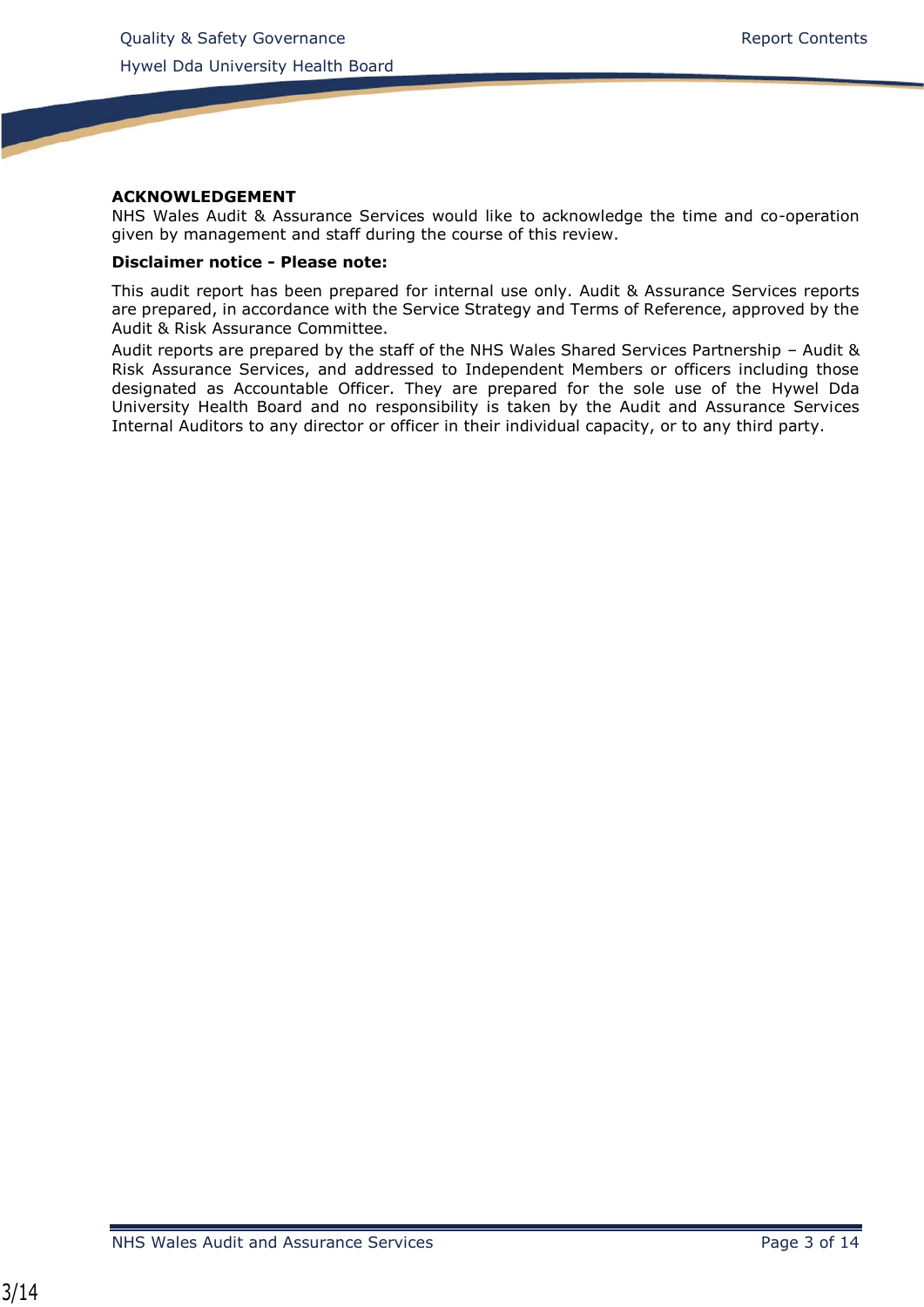# <span id="page-3-0"></span>**1. Introduction and Background**

<span id="page-3-1"></span>The review of Quality & Safety Governance was completed in line with the Hywel Dda University Health Board Internal Audit Plan for 2020/21. The relevant lead Executive Director for this review was the Director of Nursing, Quality & Patient Experience.

# **2. Scope and Objectives**

The overall objective of this audit was to establish the Health Board's governance arrangements for quality and safety, in order to provide assurance to the Audit & Risk Assurance Committee that risks material to the achievement of the system's objectives are managed appropriately.

The following objectives were reviewed as part of this audit:

- The revised governance arrangements allow for the reporting of quality and safety issues from services and directorates through to the Health Board; and
- The business goals of quality and safety groups and committees are driven by the risk register.

Testing was undertaken within the following identified directorates – Women & Children's Health, Mental Health and Learning Disabilities and Scheduled Care to identify the extent to which the new governance arrangements for Quality and Safety have been embedded.

## <span id="page-3-2"></span>**3. Associated Risks**

The potential risk considered in the review were as follows:

- No governance arrangements in place to review and progress quality and safety issues within the organisation; and
- Current and future quality and safety risks impacting the Health Board are not being addressed.

# **OPINION AND KEY FINDINGS**

#### <span id="page-3-3"></span>**4. Overall Assurance Opinion**

We are required to provide an opinion as to the adequacy and effectiveness of the system of internal control under review. The opinion is based on the work performed as set out in the scope and objectives within this report. An overall assurance rating is provided describing the effectiveness of the system of internal control in place to manage the identified risks associated with the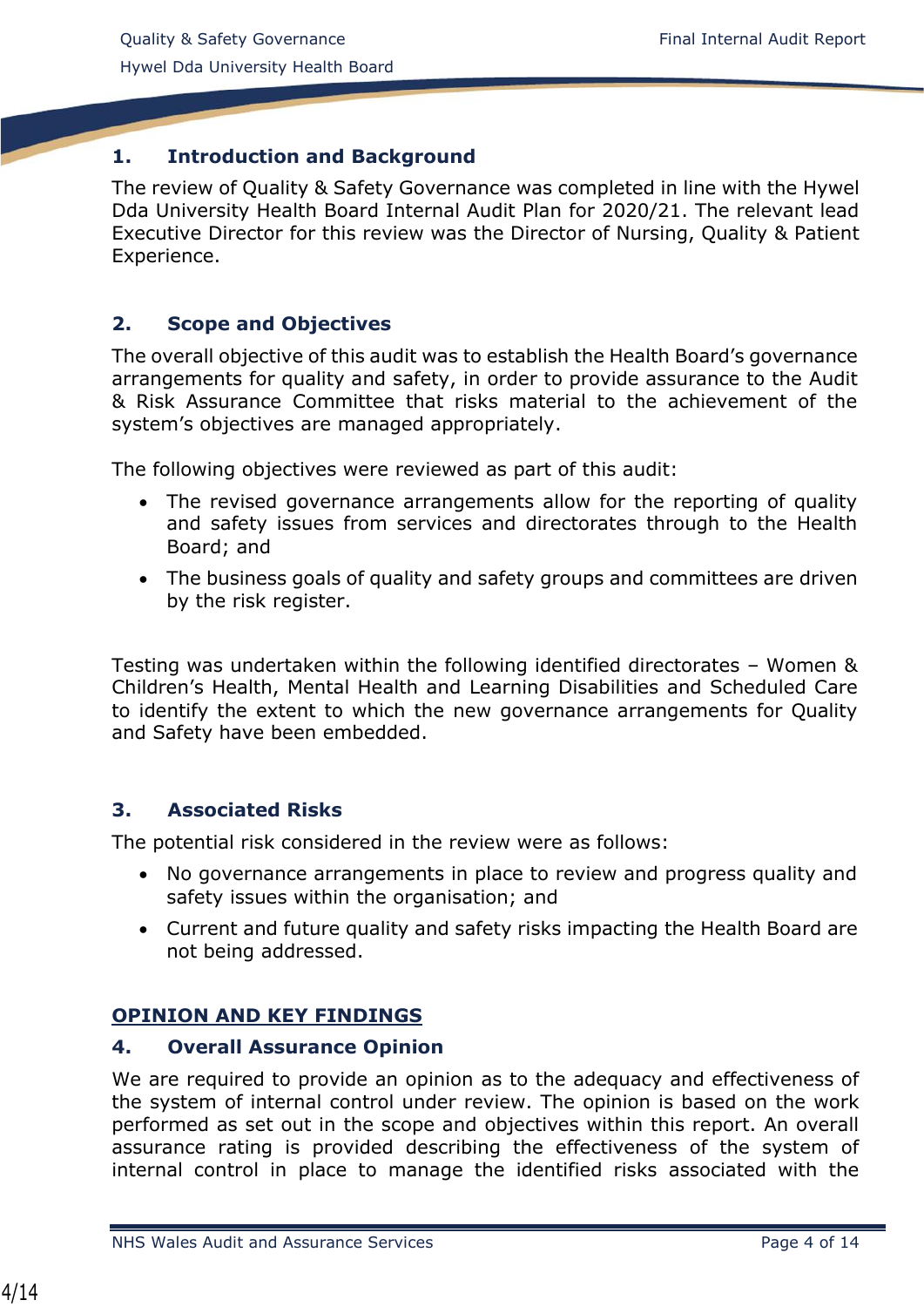objectives covered in this review.

The overall level of assurance that can be assigned to a review is dependent on the severity of the findings as applied against the specific review objectives and should therefore be considered in that context.

The level of assurance given as to the effectiveness of the system of internal control in place to manage the risks associated with Quality and Safety Governance based on the three directorates reviewed is **Reasonable** assurance.

| <b>RATING</b>           | <b>INDICATOR</b> | <b>DEFINITION</b>                                                                                                                                                                                                                                                                                                                                                          |
|-------------------------|------------------|----------------------------------------------------------------------------------------------------------------------------------------------------------------------------------------------------------------------------------------------------------------------------------------------------------------------------------------------------------------------------|
| Reasonable<br>Assurance |                  | The Board can take reasonable assurance that<br>arrangements to secure governance, risk<br>management and internal control, within those<br>areas under review, are suitably designed and<br>applied effectively. Some matters require<br>management attention in control design or<br>compliance with low to moderate impact on<br>residual risk exposure until resolved. |

Overall the controls in place to manage the risks associated with the systems and processes tested within the review were of a reasonable standard.

The audit concluded that the Health Board has made progress in embedding governance arrangements to review and progress quality and safety issues within the sampled directorates. Management should continue to rollout the embedding of quality and safety across other directorate and service governance groups, including lessons learned. The business goals of the quality and safety groups were clearly found to be driven by the directorate's risks. However, we noted that some directorates do not regularly submit their risk registers for review.

In addition, two medium priority findings were highlighted in regard of inconsistencies identified within the sampled Quality and Safety Governance Group terms of reference and the lack of regular progress and action reports by specialties and departments that has been implemented by the Scheduled Care directorate.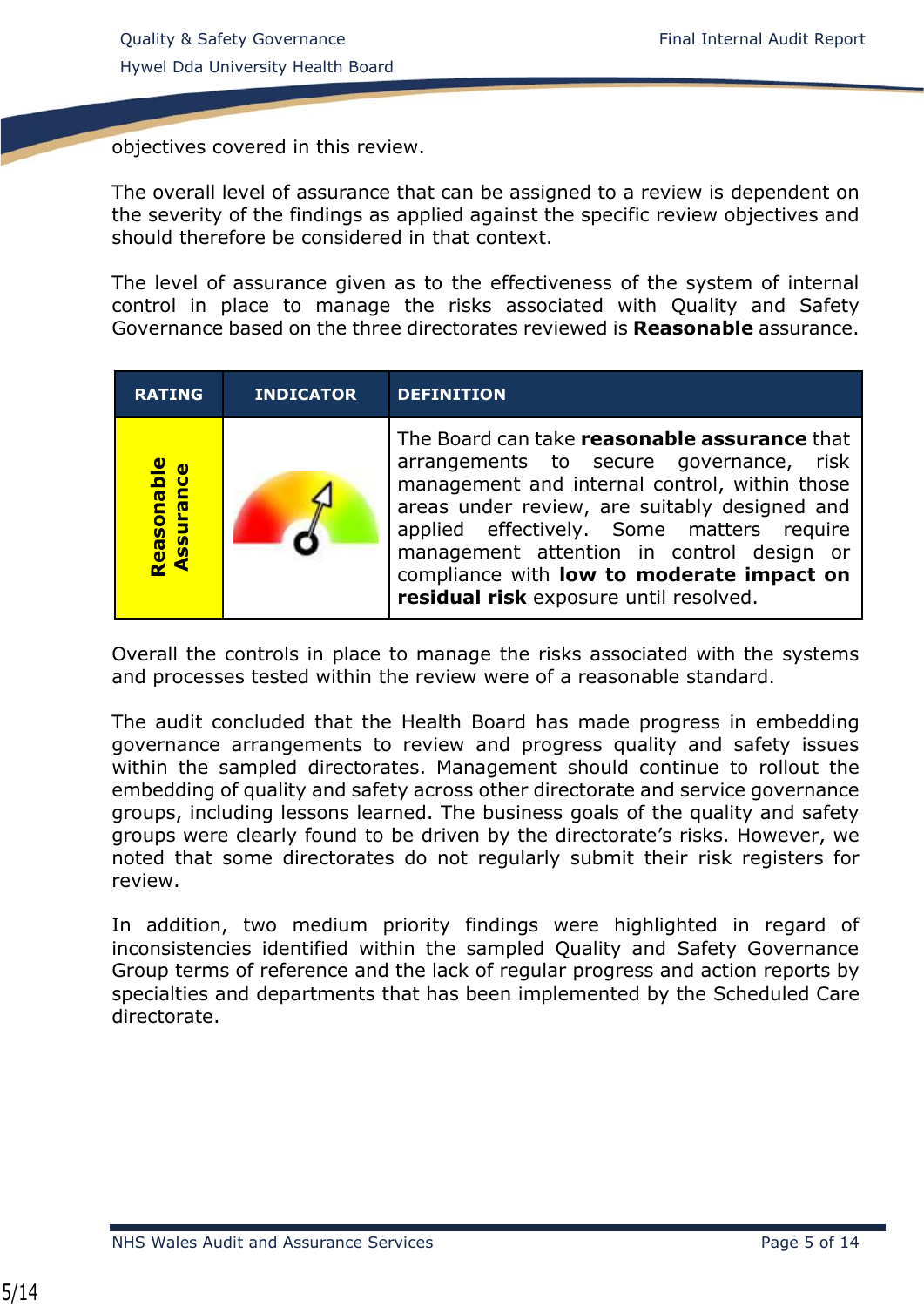# <span id="page-5-0"></span>**5. Assurance Summary**

The summary of assurance given against the individual objectives is described in the table below:

| <b>Audit Risk</b>                                                                                                                                                         | <b>Assurance Summary*</b> |  |  |  |
|---------------------------------------------------------------------------------------------------------------------------------------------------------------------------|---------------------------|--|--|--|
|                                                                                                                                                                           |                           |  |  |  |
| The revised governance<br>arrangements allow for the<br>reporting of quality and safety<br>issues from services and<br>directorates through to the<br><b>Health Board</b> |                           |  |  |  |
| Current and future quality and<br>safety risks impacting the<br>Health Board are not being<br>addressed                                                                   |                           |  |  |  |

*\* The above ratings are not necessarily given equal weighting when generating the audit opinion.*

# **Design of Systems/Controls**

The findings from the review have highlighted no issues that are classified as weaknesses in the system control/design for the requirements of Quality & Safety Governance.

## **Operation of System/Controls**

<span id="page-5-1"></span>The findings from the review have highlighted **three** issues that are classified as weaknesses in the operation of the designed system/control for compliance with the requirements of Quality & Safety Governance. These were identified in the Management Action Plan as (O).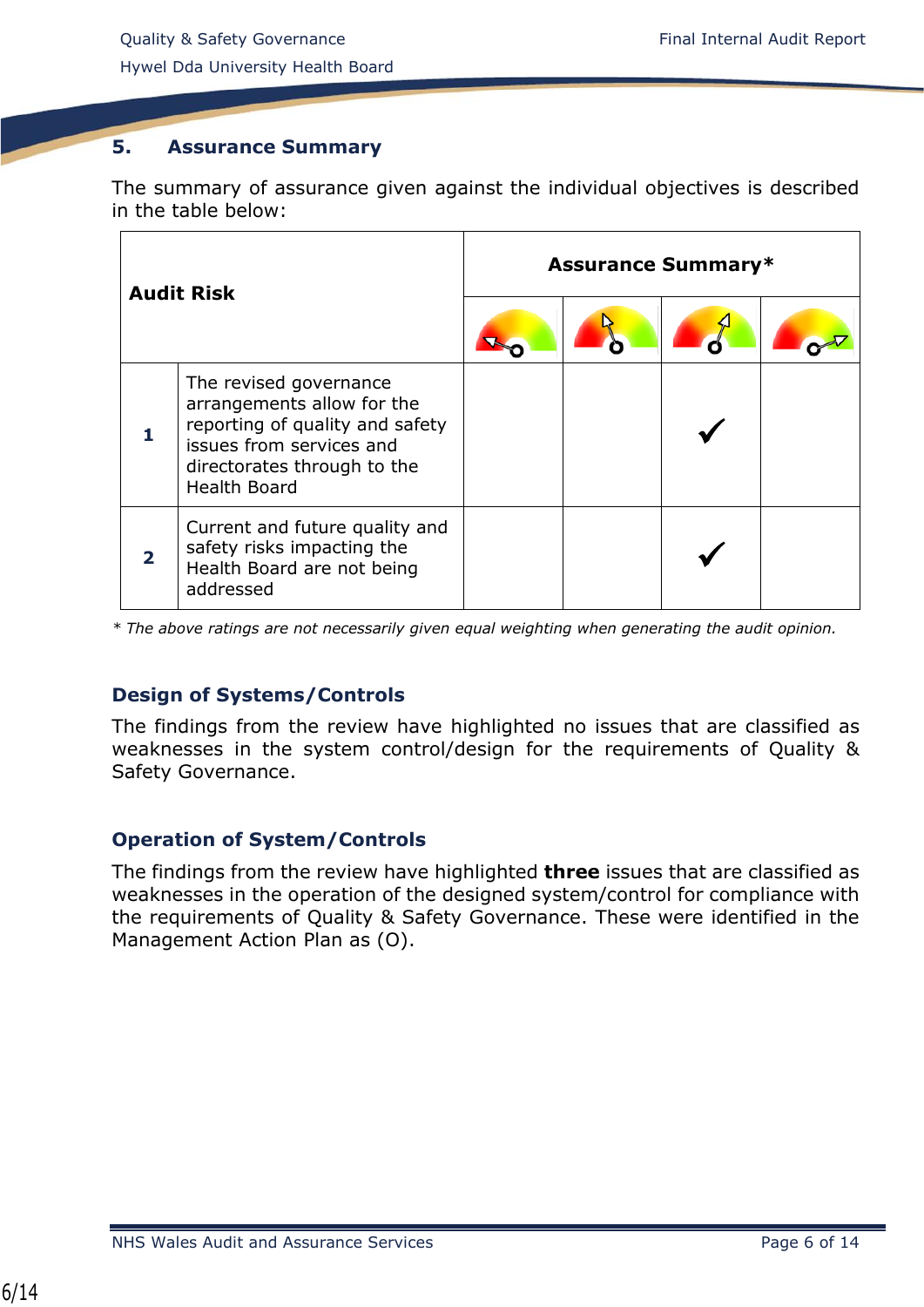# **6. Summary of Audit Findings**

The key findings are reported in the Management Action Plan at Appendix A.

## **OBJECTIVE 1: The revised governance arrangements allow for the reporting of quality and safety issues from services and directorates through to the Health Board**

A review of the corporate governance arrangements and structure was commissioned by the Health Board Chair in 2019. A paper of the review outcomes was submitted to the Health Board in January 2020 and highlighted the weaknesses within operational quality and safety governance arrangements.

The Health Board agreed that the Quality, Safety and Experience Assurance Committee (QSEAC) would continue to be supported by the Operational QSEAC, whilst acute, community and Mental Health & Learning Disabilities groups feed into the Operational QSEAC.



**Operational QSEAC Terms of Reference (October 2020)**

Plans have been developed to enhance the quality and safety arrangements within directorate and county governance groups through the rollout of a standardised terms of reference (TOR) and agenda in 2021. Progress has begun in embedding quality and safety governance arrangements within the Women & Child Health (W&CH), Scheduled Care and Mental Health & Learning Disabilities (MH&LD) directorates.

We can confirm that agendas, minutes and extant terms of reference were in place for the sampled Quality and Safety Governance Group meetings within the W&CH, Scheduled Care and MH&LD directorates during 2020. A review of the three directorate minutes confirmed the full and accurate recording of the submitted papers.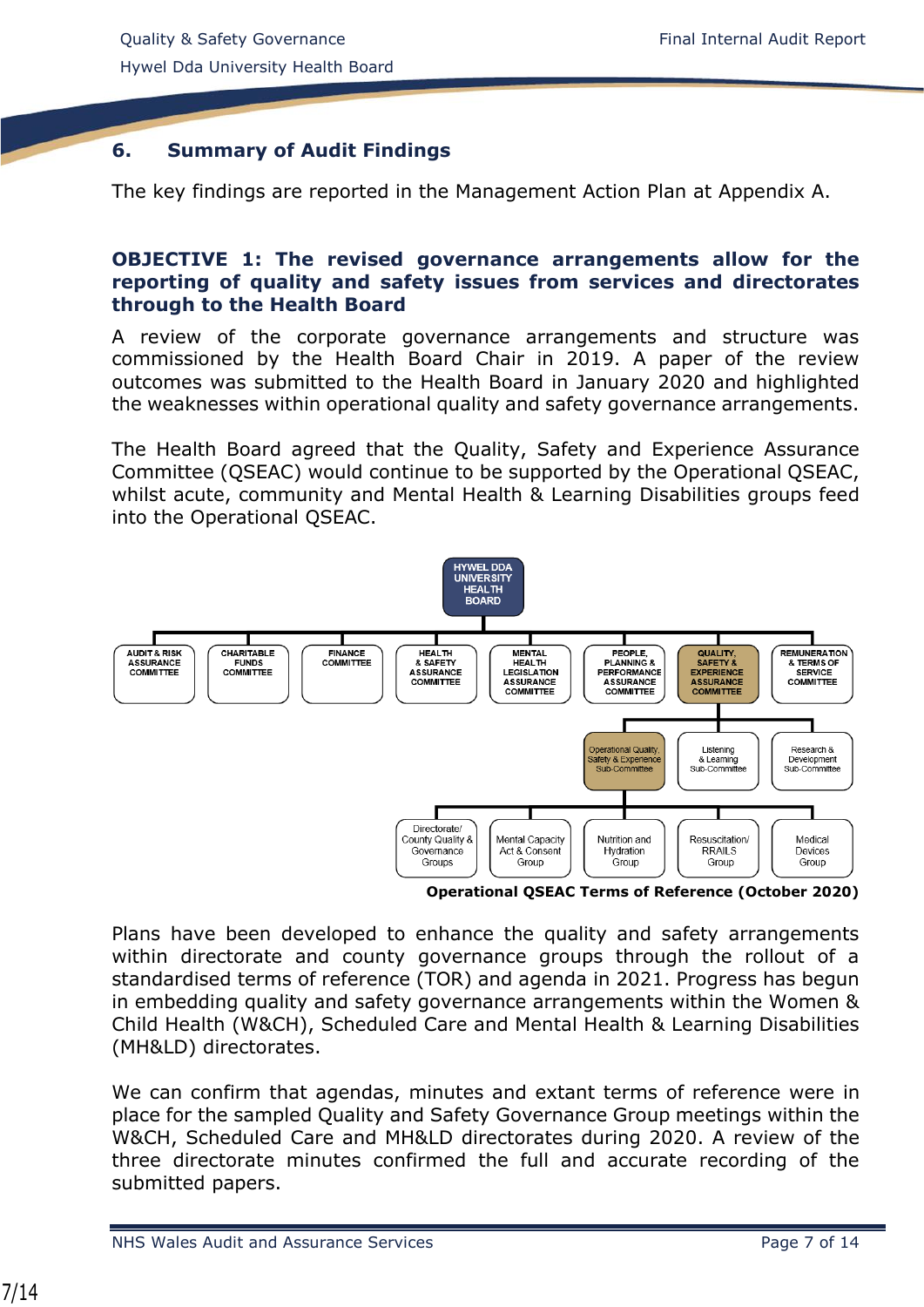A review of the TORs currently in place or drafted for the three sampled directorate Quality and Safety Governance Groups highlighted elements of a consistent approach to governance arrangements such as the adoption of a formal structure and headings. However, inconsistencies were identified in the Quality and Safety Governance Group TOR's for the three sampled directorates where content varied, such as reporting frequencies, quoracy and identified key members.

## **See Finding 1 of Appendix A**

#### **OBJECTIVE 2: The business goals of quality and safety groups and committees is driven by the risk register**

A review was undertaken of the sampled directorate Quality and Safety Governance Groups to establish whether agendas were driven by their risk registers.

Concluding our review, we identified that there were consistent standing items across the three directorate Quality and Safety Governance Groups agendas with internal arrangements such as incidents, complaints, safeguarding, and health and safety issues regularly reported. In addition, we also noted the submission of external quality and safety reports from organisations such as Healthcare Inspectorate Wales.

The Scheduled Care directorate risk register was regularly reported and scrutinised at their Quality and Safety Governance Group for the period June to October 2020. However, the risk register for MH&LD directorate had not been submitted during this period, whilst the risk register was only submitted once at the W&CH directorate group during the period May to August 2020.

Sound arrangements of a risk-driven agenda was evident within the Scheduled Care directorate that also included specialty assurance and exception reports. These reports detailed the progress and actions made in addressing risks recorded on the local risk register that impact on the specialties, and the identification of further recommendations to mitigate the risks.

## **See Findings 2 & 3 of Appendix A**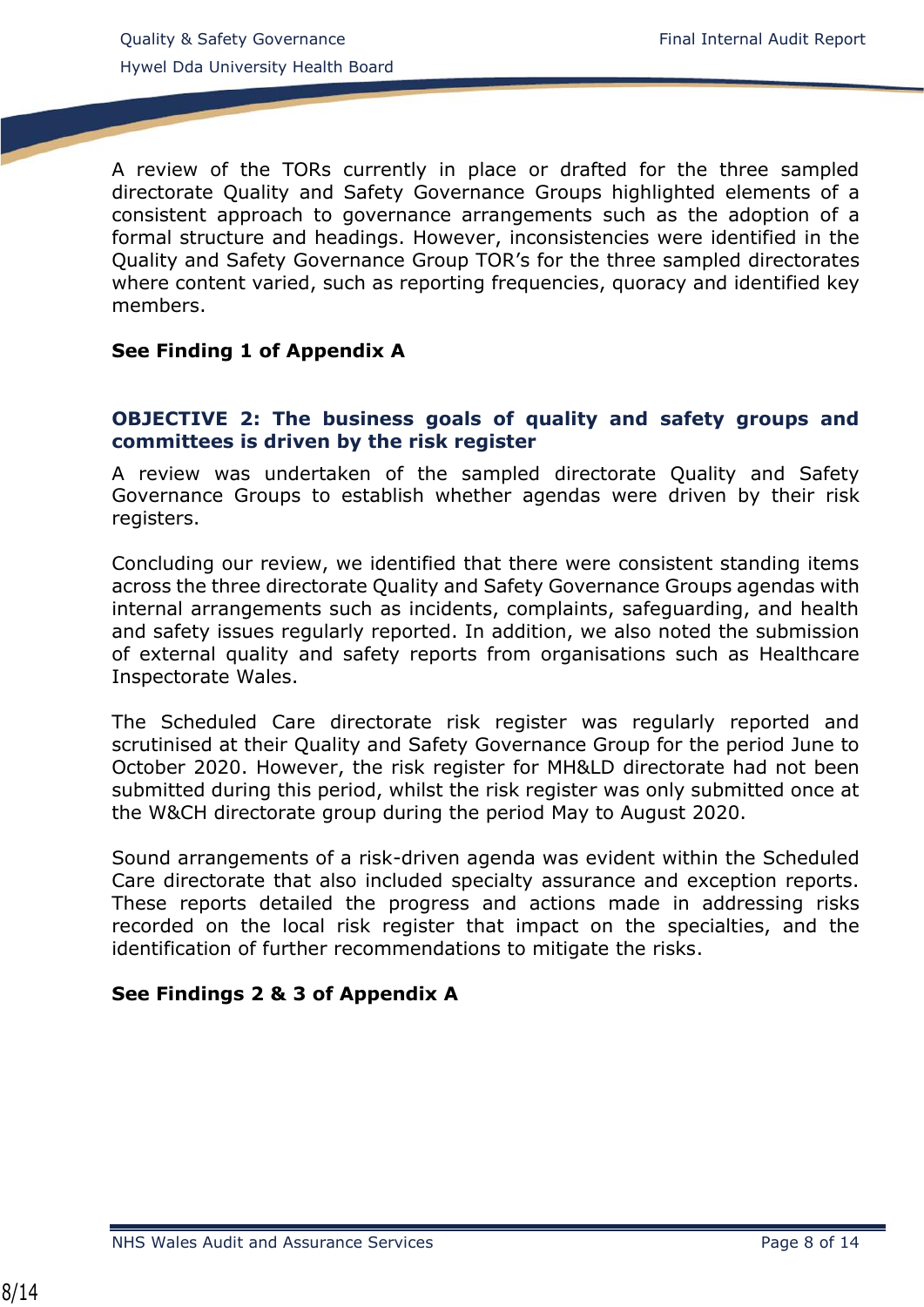# **7. Summary of Recommendations**

The audit findings and recommendations are detailed in Appendix A together with the management action plan and implementation timetable.

A summary of these recommendations by priority is outlined below.

| <b>Priority</b>              | н | м | Total |
|------------------------------|---|---|-------|
| Number of<br>recommendations |   |   |       |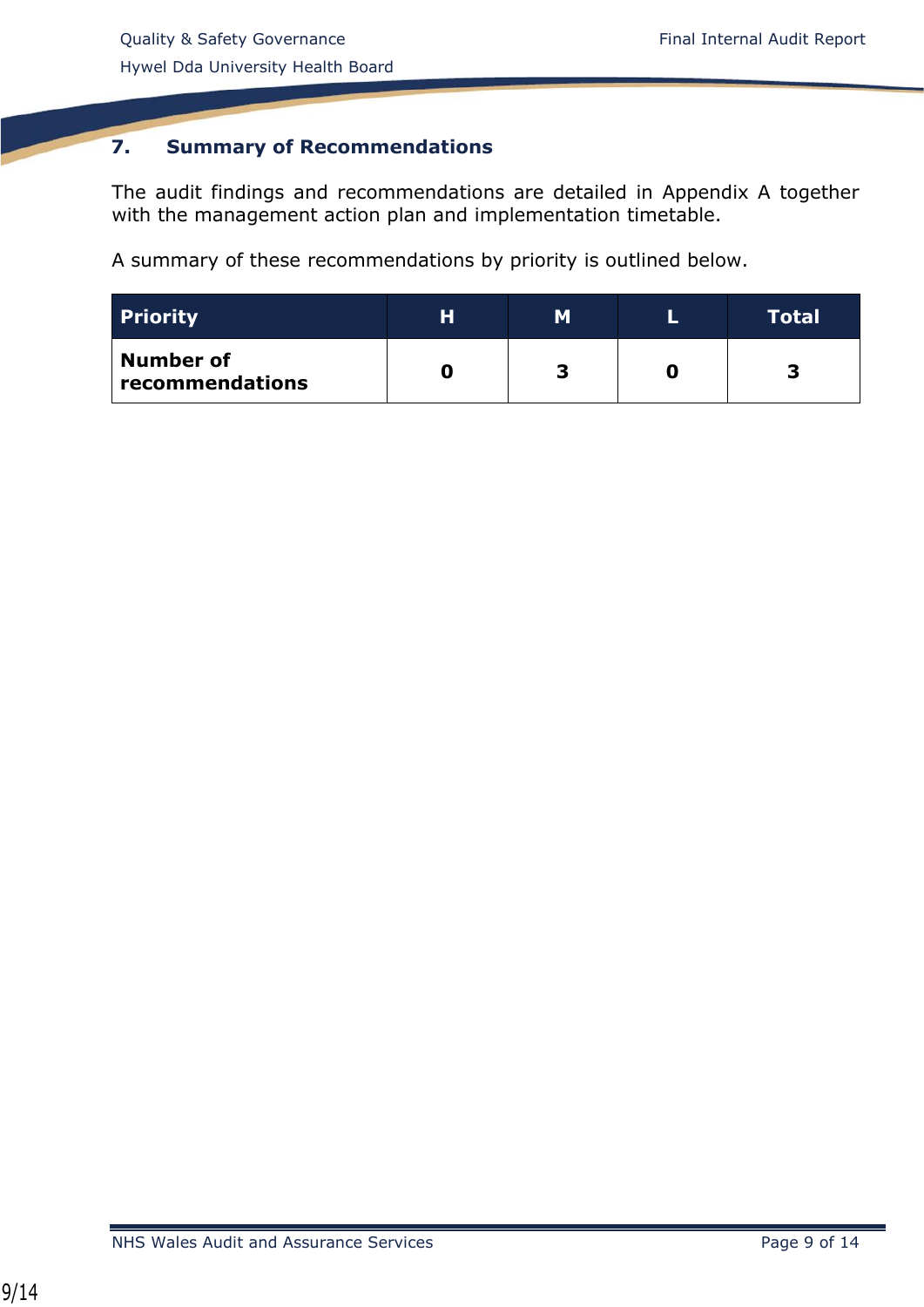<u>a sa sa</u>

| Finding 1 - Terms of Reference (0)                                                                                                                                                                                              | <b>Risk</b>                                                                                                                    |
|---------------------------------------------------------------------------------------------------------------------------------------------------------------------------------------------------------------------------------|--------------------------------------------------------------------------------------------------------------------------------|
| Inconsistencies were identified in the Quality and Safety Governance Group<br>terms of reference for the three sampled directorates where content varied,<br>such as reporting frequencies, quoracy and identified key members. | Inadequate governance<br>arrangements in place to review<br>and progress quality and safety<br>issues within the organisation. |
| <b>Recommendation 1</b>                                                                                                                                                                                                         | <b>Priority level</b>                                                                                                          |
| Management should ensure current and draft Quality and Safety                                                                                                                                                                   |                                                                                                                                |
| Governance Group terms of reference for directorates are consistent in<br>their approach and reflect the organisation's agreed quality and safety<br>governance arrangements.                                                   | <b>MEDIUM</b>                                                                                                                  |
| <b>Management Response</b>                                                                                                                                                                                                      | <b>Responsible Officer/ Deadline</b>                                                                                           |

NHS Wales Audit & Assurance Services **Page 10 of 14**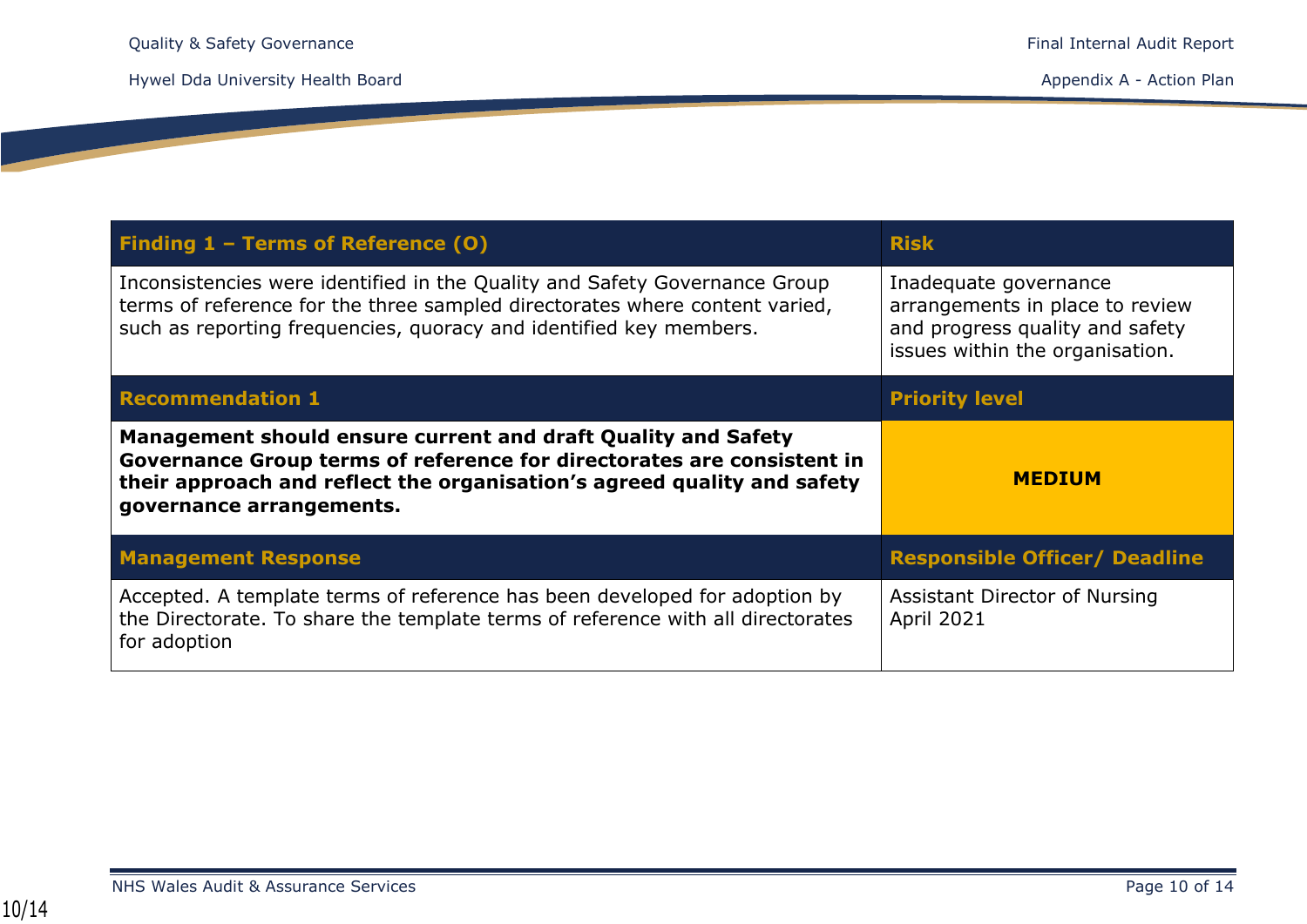**Contract Contract** 

| Finding 2 - Risk Registers (0)                                                                                                                                                                                                                                                                                                                                                                                | <b>Risk</b>                                                                                           |
|---------------------------------------------------------------------------------------------------------------------------------------------------------------------------------------------------------------------------------------------------------------------------------------------------------------------------------------------------------------------------------------------------------------|-------------------------------------------------------------------------------------------------------|
| Whilst we noted that the risk register was regularly reported at the Scheduled<br>Care directorate Quality and Safety Governance Group for the period June to<br>October 2020, the risk register had not been submitted to MH&LD directorate<br>meetings during this period, whilst the risk register was only submitted once at<br>the W&CH directorate group meetings during the period May to August 2020. | Current and future quality and<br>safety risks impacting the Health<br>Board are not being addressed. |
| <b>Recommendation 2</b>                                                                                                                                                                                                                                                                                                                                                                                       | <b>Priority level</b>                                                                                 |
|                                                                                                                                                                                                                                                                                                                                                                                                               |                                                                                                       |
| Management should ensure risk registers are a standing item on<br>directorate and service Quality and Safety Governance Group agendas.                                                                                                                                                                                                                                                                        | <b>MEDIUM</b>                                                                                         |
| <b>Management Response</b>                                                                                                                                                                                                                                                                                                                                                                                    | <b>Responsible Officer/ Deadline</b>                                                                  |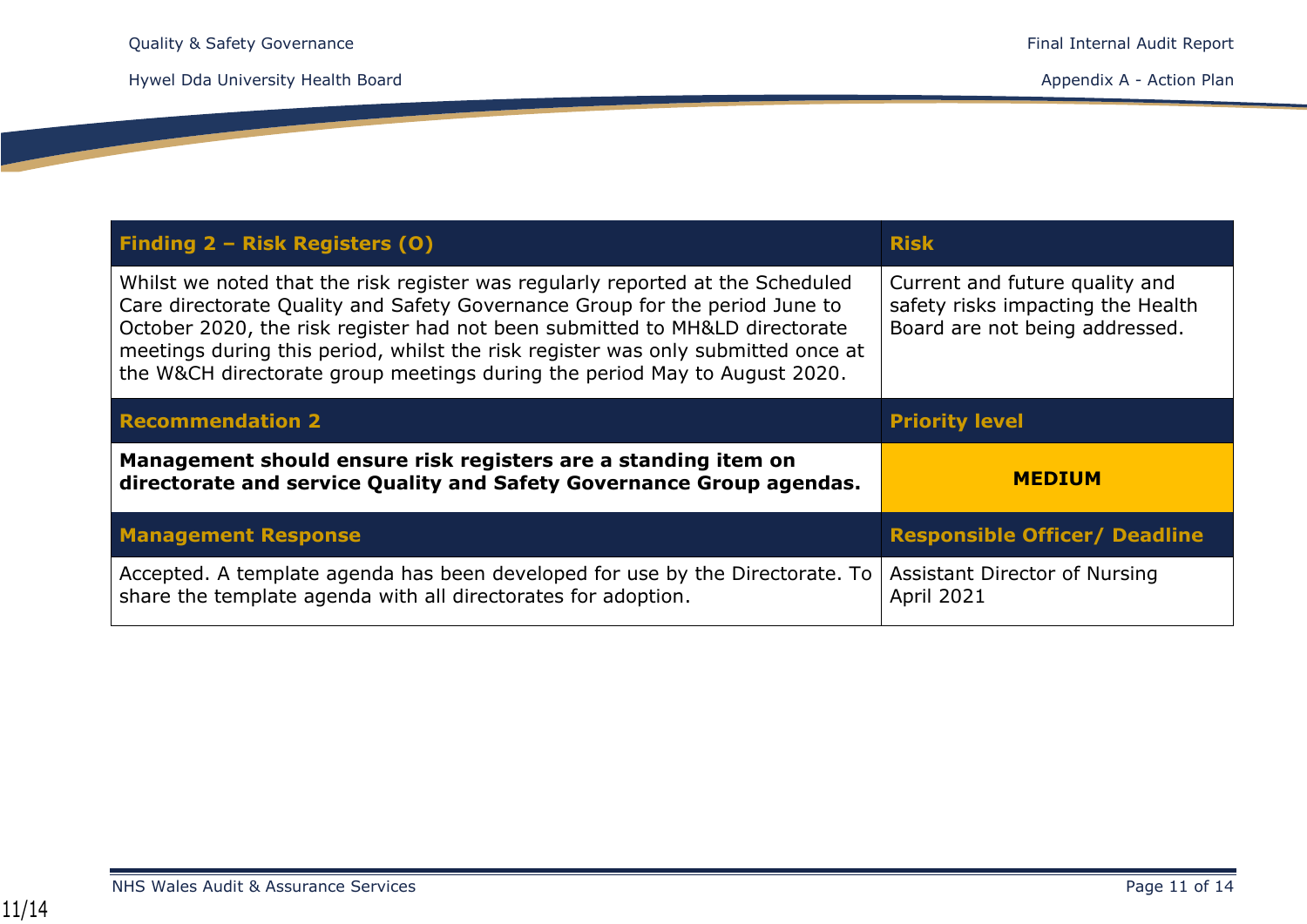**Contract Contract State** 

| Finding 3 - Specialty Assurance (0)                                                                                                                                                                                                                                                                                                                                                          | <b>Risk</b>                                                                                           |
|----------------------------------------------------------------------------------------------------------------------------------------------------------------------------------------------------------------------------------------------------------------------------------------------------------------------------------------------------------------------------------------------|-------------------------------------------------------------------------------------------------------|
| Sound arrangements of a risk-driven agenda was evident within the Scheduled<br>Care Directorate that also included specialty assurance and exception reports.<br>These reports detailed the progress and actions made in addressing risks<br>recorded on the local risk register that impact on the specialties, and the<br>identification of further recommendations to mitigate the risks. | Current and future quality and<br>safety risks impacting the Health<br>Board are not being addressed. |
| <b>Recommendation 3</b>                                                                                                                                                                                                                                                                                                                                                                      | <b>Priority level</b>                                                                                 |
| Management should implement the good practice demonstrated by the<br>Scheduled Care directorate by ensuring the progress and actions of<br>specialty and department risks are captured and regularly reported to<br>the Quality and Safety Governance Groups.                                                                                                                                | <b>MEDIUM</b>                                                                                         |
| <b>Management Response</b>                                                                                                                                                                                                                                                                                                                                                                   | <b>Responsible Officer/ Deadline</b>                                                                  |
| This good practice by the Scheduled Care Directorate is noted. To share the<br>good practice at the Senior Nurse Management Team meeting and encourage<br>other Directorates to use same model.                                                                                                                                                                                              | Assistant Director of Nursing<br><b>April 2021</b>                                                    |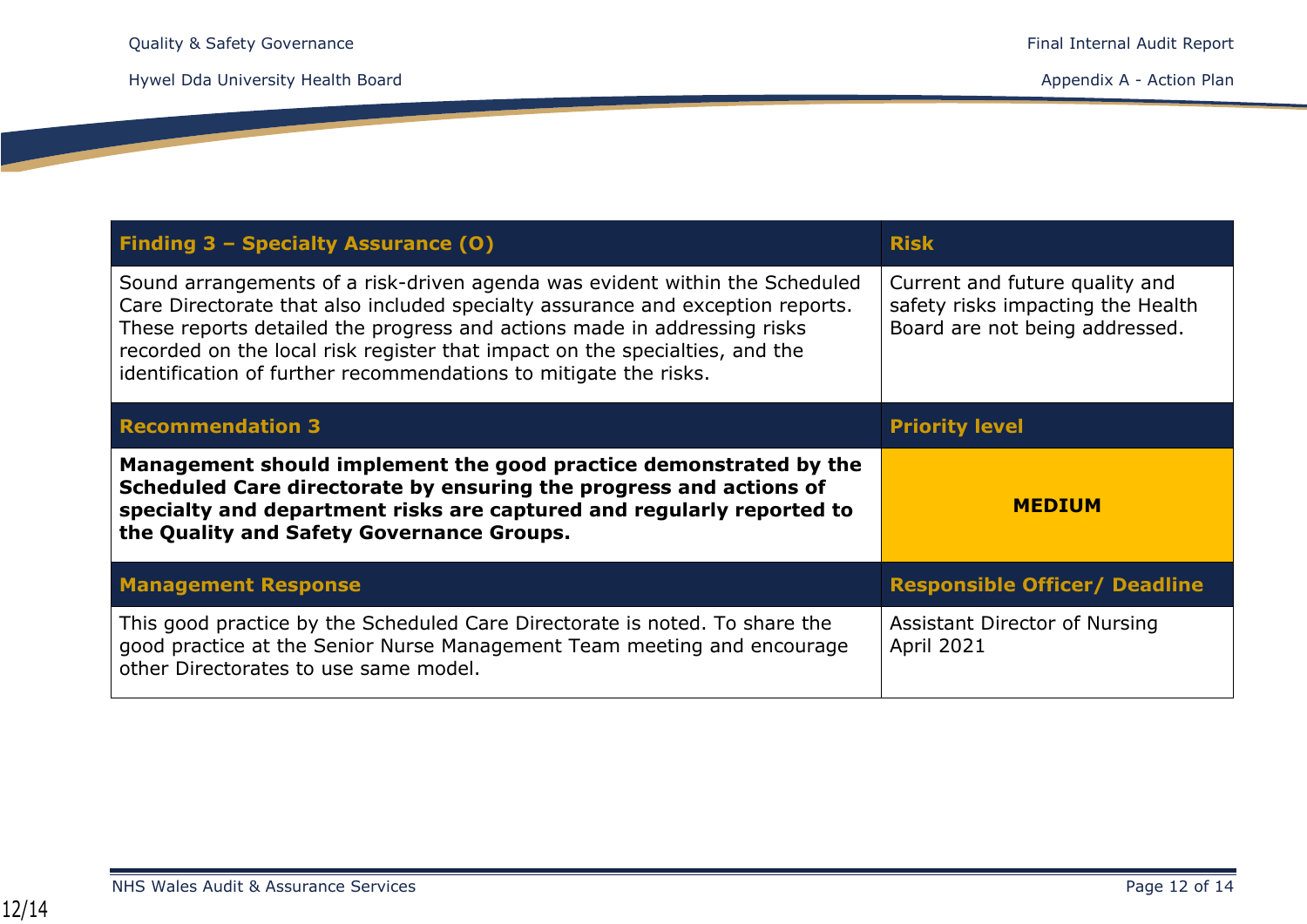# **Appendix B - Assurance Opinion and Action Plan Risk Rating**

## **2020/21 Audit Assurance Ratings**

**Substantial Assurance** - The Board can take **substantial assurance** that arrangements to secure governance, risk management and internal control, within those areas under review, are suitably designed and applied effectively. Few matters require attention and are compliance or advisory in nature with **low impact on residual risk** exposure.

**Reasonable Assurance** - The Board can take **reasonable assurance** that arrangements to secure governance, risk management and internal control, within those areas under review, are suitably designed and applied effectively. Some matters require management attention in control design or compliance with **low to moderate impact on residual risk** exposure until resolved.

**Limited Assurance -** The Board can take **limited assurance** that arrangements to secure governance, risk management and internal control, within those areas under review, are suitably designed and applied effectively. More significant matters require management attention with **moderate impact on residual risk** exposure until resolved.

**No Assurance** - The Board has **no assurance** arrangements in place to secure governance, risk management and internal control, within those areas under review, which are suitably designed and applied effectively. Action is required to address the whole control framework in this area with **high impact on residual risk** exposure until resolved.

#### **Prioritisation of Recommendations**

In order to assist management in using our reports, we categorise our recommendations according to their level of priority as follows.

| <b>Priority</b><br><b>Level</b> | <b>Explanation</b>                                                                                                       | <b>Management</b><br>action |
|---------------------------------|--------------------------------------------------------------------------------------------------------------------------|-----------------------------|
|                                 | Poor key control design OR widespread non-<br>compliance with key controls.                                              | Immediate*                  |
|                                 | <b>PLUS</b>                                                                                                              |                             |
| <b>High</b>                     | Significant risk to achievement of a system objective<br>OR evidence present of material loss, error or<br>misstatement. |                             |
|                                 | Minor weakness in control design OR limited non-<br>compliance with established controls.                                | Within One<br>Month*        |
| <b>Medium</b>                   | <b>PLUS</b>                                                                                                              |                             |
|                                 | Some risk to achievement of a system objective.                                                                          |                             |
|                                 | Potential to enhance system design to improve<br>efficiency or effectiveness of controls.                                | Within Three<br>Months*     |
| Low                             | These are generally issues of good practice for<br>management consideration.                                             |                             |

\* Unless a more appropriate timescale is identified/agreed at the assignment.